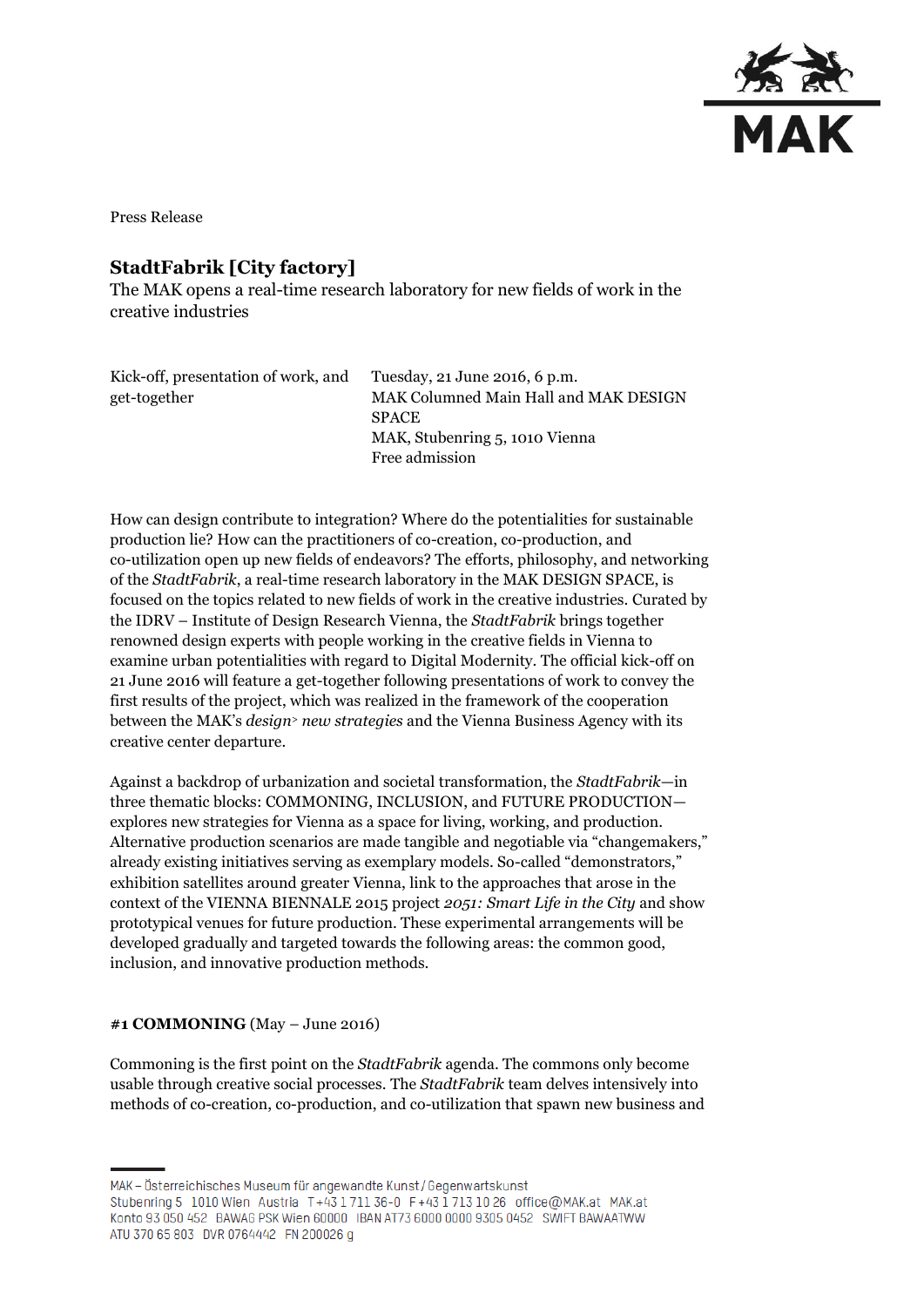

creative fields. With a view to positive societal transformation, design with social impact is associated with humanitarian and economic aspects.

# #1 COMMONING: **CHANGEMAKER: Werksalon**

The change maker nominated for the area COMMONING, *Werksalon*, a cooperative workshop utilization concept by Antoinette Rhomberg and Martin Papouschek, invites DIY craftspeople, designers, and artists to share the usage of its woodworking machinery and studio floor space. A comprehensive training and workshop program, along with the opportunity to become part of a community, round out the offering. WERKSALON, Stadlauer Straße 41 A (Hof 4), 1220 Vienna, www.werksalon.at Every Thursday, 6:30 p.m., Take a Tour! Register at: info@werksalon.at

#### #1 COMMONING: **PRESENTATION OF WORK**

21 Jun 2016, 6 p.m., MAK DESIGN SPACE and MAK Columned Main Hall In the context of *COMMONING: PRESENTATION OF WORK*, the results emerging from the real-time research laboratory since the beginning of May 2016 will be presented by means of various visualizations and models.

#### **#2 INCLUSION** (June – October 2016)

The second point on the *StadtFabrik* agenda, INCLUSION, concerns the topic of integration within the larger theme of refugees. People who immigrate bring along knowledge, new perspectives, cultural capital, professional skills, high motivation, and a willingness to learn. The discussion focus on what contribution design can make to moderating in the area of employment and integration of refugees.

#### # 2 INCLUSION: **CHANGEMAKER:** *A Wiener, halal!*

The changemaker nominated for the area INCLUSION, *A Wiener, halal!*, for the first time makes the typical Austrian "Wiener" hotdog stand accessible to a broader audience by adapting it to Islamic dietary restrictions ("halal"). This artistic intervention merges stereotypes and culinary traditions and inspires encounters, dialog, and mutual respect through common mealtimes. *A Wiener, halal!* is a project of the Brunnenpassage with the Františeks Praktikanten association in cooperation with SOHO in Ottakring. Long-term operation is planned. For more on the program, please visit: www.brunnenpassage.at/awienerhalal

#### # 2 INCLUSION: **THE DISCUSSION**

28 Jun 2016, 6:30 p.m., MAK FORUM

Among the resources of a city with an increasing number of inhabitants are also the people who have found refuge in Europe over the past months and years. How can the advantages of successful integration into our society be identified and cultivated?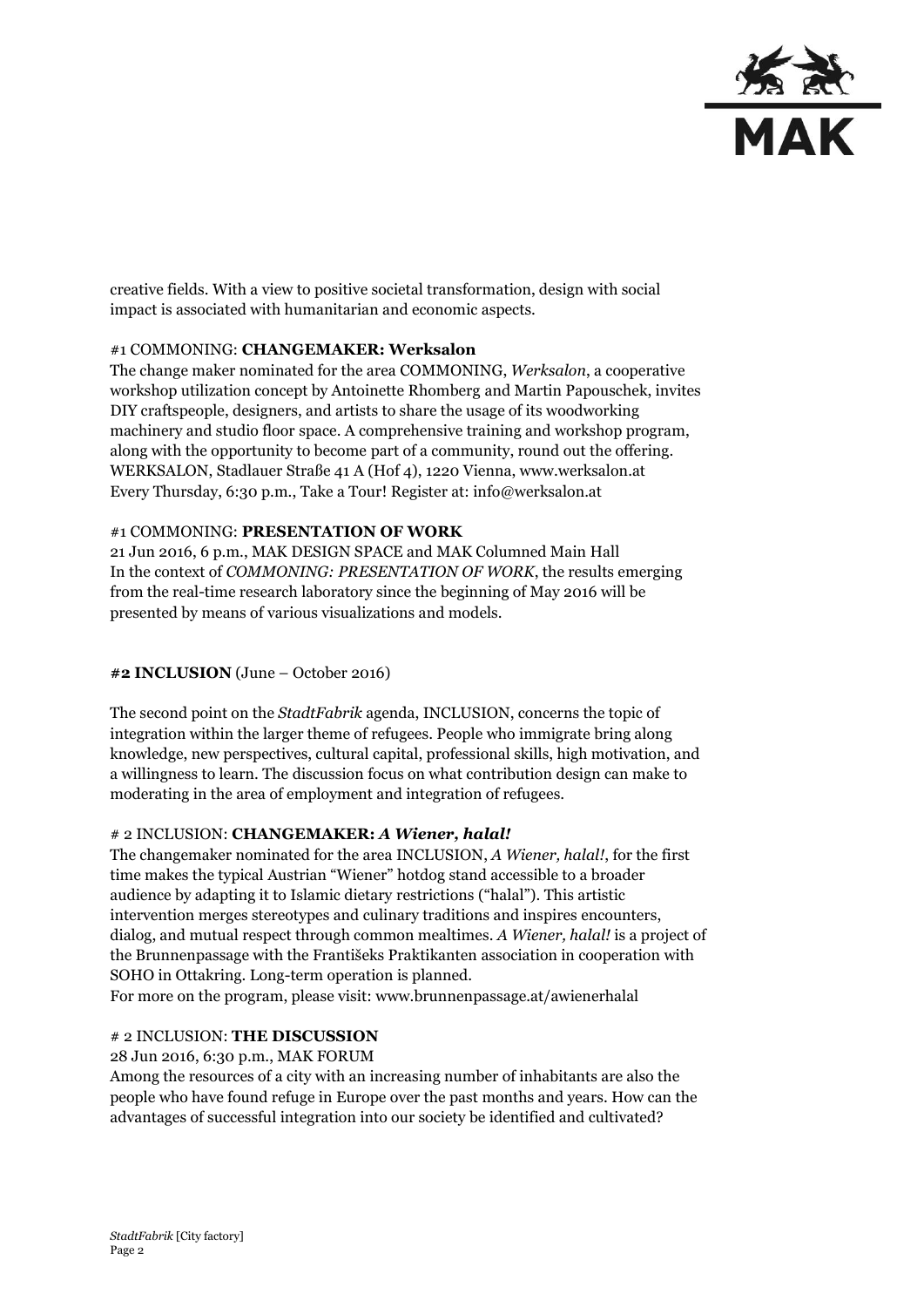

Clemens Foschi (Caritas Service GmbH), Emanuel Gollob & Georg Sampl (design collective "Františeks Praktikanten," Vienna), Karin Harather ("Displaced," Institute of Art and Design, Vienna University of Technology), and Kai Themel (Public Employment Service Austria (AMS)) discuss possible contributions and new task areas for people in the design and creative fields. Moderator: Harald Gründl, design theorist; director, IDRV– Institute of Design Research Vienna; designer (EOOS), Vienna

#### # 2 INCLUSION: **THE WORKSHOP**

29 Jun 2016, 12 noon–6 p.m., MAK FORUM Access to the occupational realm is the most important factor (besides education) for successful integration of foreigners. In this intercultural workshop, designers, architects, and artisans who recently immigrated to Austria, together with local changemakers and people from the creative fields, will take up the question of how design can contribute to maximizing the refugees' potential with regard to integration and work. An open-ended pilot project.

#### # 2 INCLUSION: **PRESENTATION OF WORK** in the framework of VIENNA DESIGN WEEK 2016

4 Oct 2016, 7 p.m., MAK DESIGN SPACE and MAK Columned Main Hall In the context of *INCLUSION: PRESENTATION OF WORK*, the results emerging from the *StadtFabrik* since the end of June 2016 will be presented by means of samples of work and models.

#### **#3 FUTURE PRODUCTION** (October 2016 – January 2017)

As a counterpoint to the prevailing "throw-away" economic model, under the "circular economy" rubric the entire life cycle of a product is designed. After use, all components are fed back into their respective natural or technological loops. The *StadtFabrik* agenda item FUTURE PRODUCTION concerns the issue of loops that—especially in a city—can be closed by exploiting available resources and short routes. Further topics include the possibilities of automated manufacturing for the creative industries in Vienna and the influence of high tech on handcraftsmanship.

#### #3 FUTURE PRODUCTION: **CHANGEMAKER: Hut & Stiel**

The two cofounders of Hut & Stiel, Manuel Barnbaum and Florian Hofer, are pursuing a circular economy strategy. They collect coffee grounds from Viennese gastronomy enterprises and eldercare facilities and use it as substrate for their urban mushroom farm. The harvested mushrooms are delivered by cargo bike, used for cooking in the kitchens of the delivery staff, or sold at farmer's markets. Once the coffee grounds are used up, they are composted and returned to the soil, thus completing the cycle. A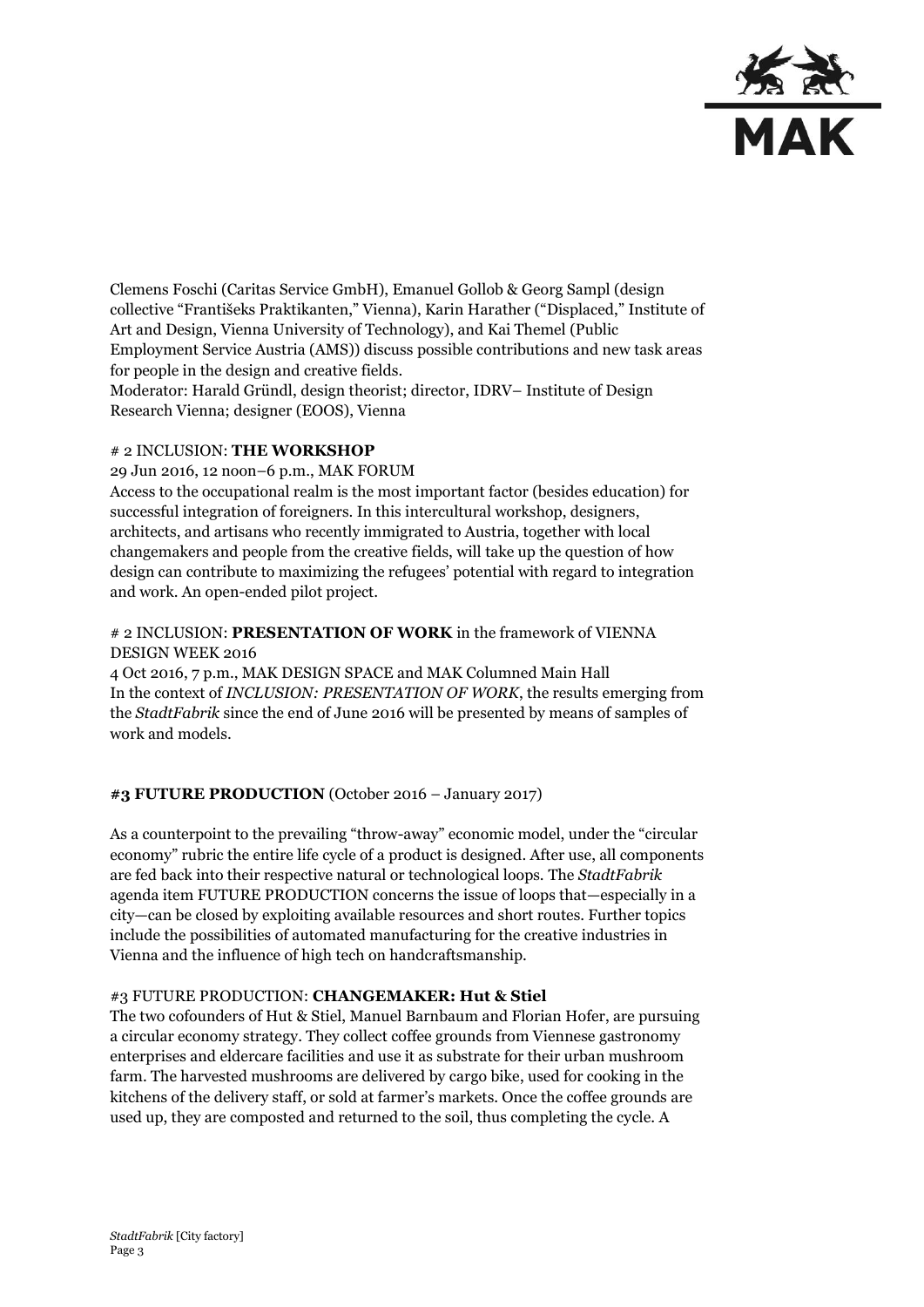

regional, zero waste production undertaking middle in the city, serving as an example. Hut & Stiel, Innstraße 5, Top 1, 1200 Vienna, www.hutundstiel.at Opening hours: Mon and Wed–Fri, 9 a.m.–5 p.m.

## #3 FUTURE PRODUCTION: **THE DISCUSSION**

18 Oct 2016, 6 p.m., MAK Columned Main Hall In an expert panel on the topic of FUTURE PRODUCTION, questions about the opportunities for and limits of recyclable production in the city will be up for discussion and methods for recycling or cascading thematized. Keynote speech: Miquel Ballester (product and innovation manager, Fairphone)

## #3 FUTURE PRODUCTION: **THE WORKSHOP**

19 Oct 2016, 12 noon–6 p.m., MAK Columned Main Hall

How to design your future (fair) phone?

This workshop is based on the idea of the Fairphone design bootcamps with Miquel Ballester (product and innovation manager, Fairphone). Cooperation with T-Mobile. https://www.fairphone.com/2013/06/12/design-bootcamp-results/

# #3 FUTURE PRODUCTION: **PRESENTATION OF WORK**

10 Jan 2017, MAK DESIGN SPACE

In the context of *FUTURE PRODUCTION: PRESENTATION OF WORK*, the results gleaned since the end of October 2016 will be presented by means of exemplary production methods.

# *StadtFabrik* **in interaction with the general public**

Peripheral to the key points of the *StadtFabrik* agenda, the *VIENNA BIENNALE APP: IDEAS FOR CHANGE* developed together with digital content partner T-Mobile for the VIENNA BIENNALE 2015 will be carried forward and augmented with the *StadtFabrik* topics—commoning, inclusion, and future production. Changemakers may be nominated on an ongoing basis, thus adding to the densifying network of established creative industrial production in the city. The goal is to discover which people or institutions are changing the world for the better with their work and ideas. Anyone who downloads the free *VIENNA BIENNALE APP: IDEAS FOR CHANGE* for iOS or Android will receive two tickets to the MAK for the price of one.

Office hours (open to the public) to discuss where things stand with the *StadtFabrik* with spontaneous determination of topics and opportunities for participation—will be held every Tuesday from 6–7 p.m. (MAK DESIGN SPACE, Stubenring 5, 1010 Vienna).

Curated by: IDRV – Institute of Design Research Vienna, Harald Gründl, Ulrike Haele Project coordination: Thomas Geisler, Curator, MAK Design Collection; Miriam Kathrein, Vienna Business Agency, creative center departure